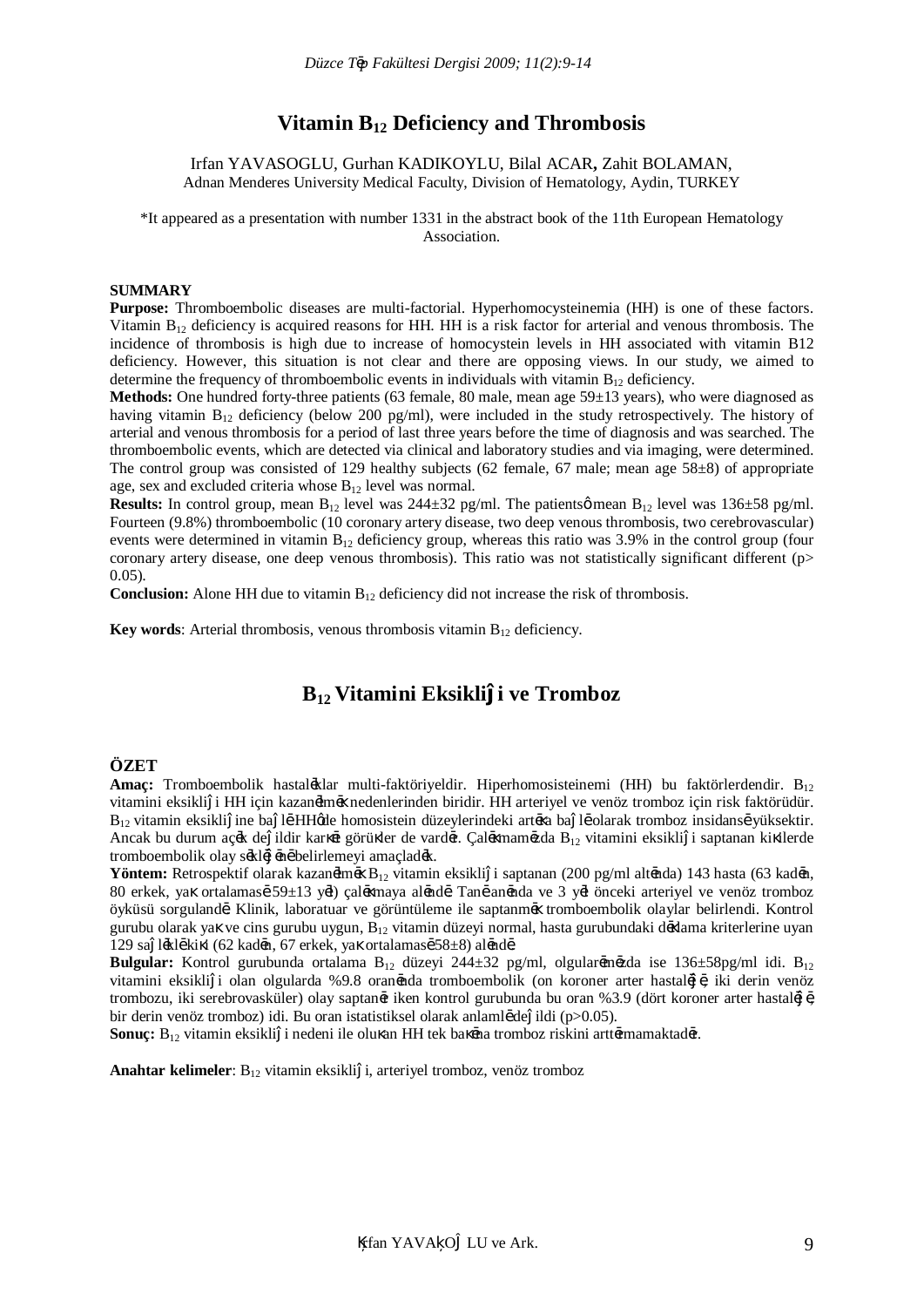### **INTRODUCTION**

Thromboembolic diseases are multifactorial. Hyperhomocysteinemia (HH) is one of these factors (1). HH can be acquired or hereditary.  $B_{12}$ ,  $B_6$  vitamins, folate deficiency, renal insufficiency, hypothyroidism, type 2 diabetes, inflammatory bowel disease, climacterium, old age, solid tumors (especially ovary, breast, pancreas), acute lymphoblastic leukemia and medicines (niacin, fibrates, isoniazides, L-dopa, teophilin, metformine, methotrexate, trimethoprim, fenitoin etc.) are acquired reasons for HH. It is observed at different degrees in enzyme mutations in the metabolic pathway of homocystein genetically and especially in methylene tetrahydropholate reductase gene (MTHFR) mutations (2,3).

HH is a risk factor for arterial and venous trombosis. It is asserted that in deficiency of vitamin B<sub>12</sub> thrombotic incidences increase due to increase in homocystein and upon substituting the vitamin this risk decreases (4-7). However, this situation is not clear and there are opposing views (8). Body stores for cobalamin are of the order of 2-3 mg, sufficient for 3-4 years if supplies are completely cut off (2).

In our study, we aimed to determine the frequency of thrombotic incidences in the individuals who were diagnosed as having vitamin  $B_{12}$  deficiency.

### **MATERIALS AND METHODS**

Between 1999 and 2005, 143 patients with anemia (63 female, 80 male, mean age  $59±13$ ), who were diagnosed as having vitamin  $B_{12}$  deficiency (below 200 pg/ml) were included in the study retrospectively. We took approval for this research from the ethical committee of Adnan Menderes University Medical Faculty.

Those with renal deficiency or pregnancy, multiple myeloma, known  $B_{12}$  and B6 deficiency, thyroid disease, myelodysplastic

syndrome, folat deficiency, iron deficiency anemia, and using medicine which are known to affect homocystein and  $B_{12}$  metabolism, were excluded from the study.

The history of arterial and venous thrombosis for a period of last three years before the time of diagnosis was searched. The thromboembolic events, which are detected using clinical, laboratory and imaging studies, were determined. The healthy control group, who admitted for checkup, was consisted of 129 persons (62 female, 67 male; and mean age 58±8 years) with appropriate age, sex, excluded criteria, and normal vitamin  $B_{12}$ level. Risk factors for arterial and venous thrombosis were similar in control groups.

 $B_{12}$  was studied with turbidimetric method (Beckman coulter access immunoassay system). Blood specimens for hematological parameters were collected in tubes with EDTA and were analyzed after 162 h. These tests were determined with Coulter Counter Gen-S.

The statistical analysis was carried out by using Statistical Package for Social Sciences (SPSS), version 13.0. Data were presented as mean  $\pm$  standard deviation (S.D.). For the comparisons of parametric and nonparametric results, student-t test and chi-square tests, respectively were used. Significance was accepted as  $p \leq 0.05$ .

## **RESULTS**

In the patient group, mean vitamin  $B_{12}$ level was 136±58 pg/ml. Fourteen (10 male, 4 female) (9.8) thromboembolic (9 coronary artery disease, 2 deep venous thrombosis, 2 cerebrovascular) events were determined in patient group, whereas this ratio was 3.9% (4 female, 1 male) in the control group. These events were 4 coronary artery disease and 1 deep venous thrombosis. This difference for total group was not found statistically significant  $(p>0.05)$ .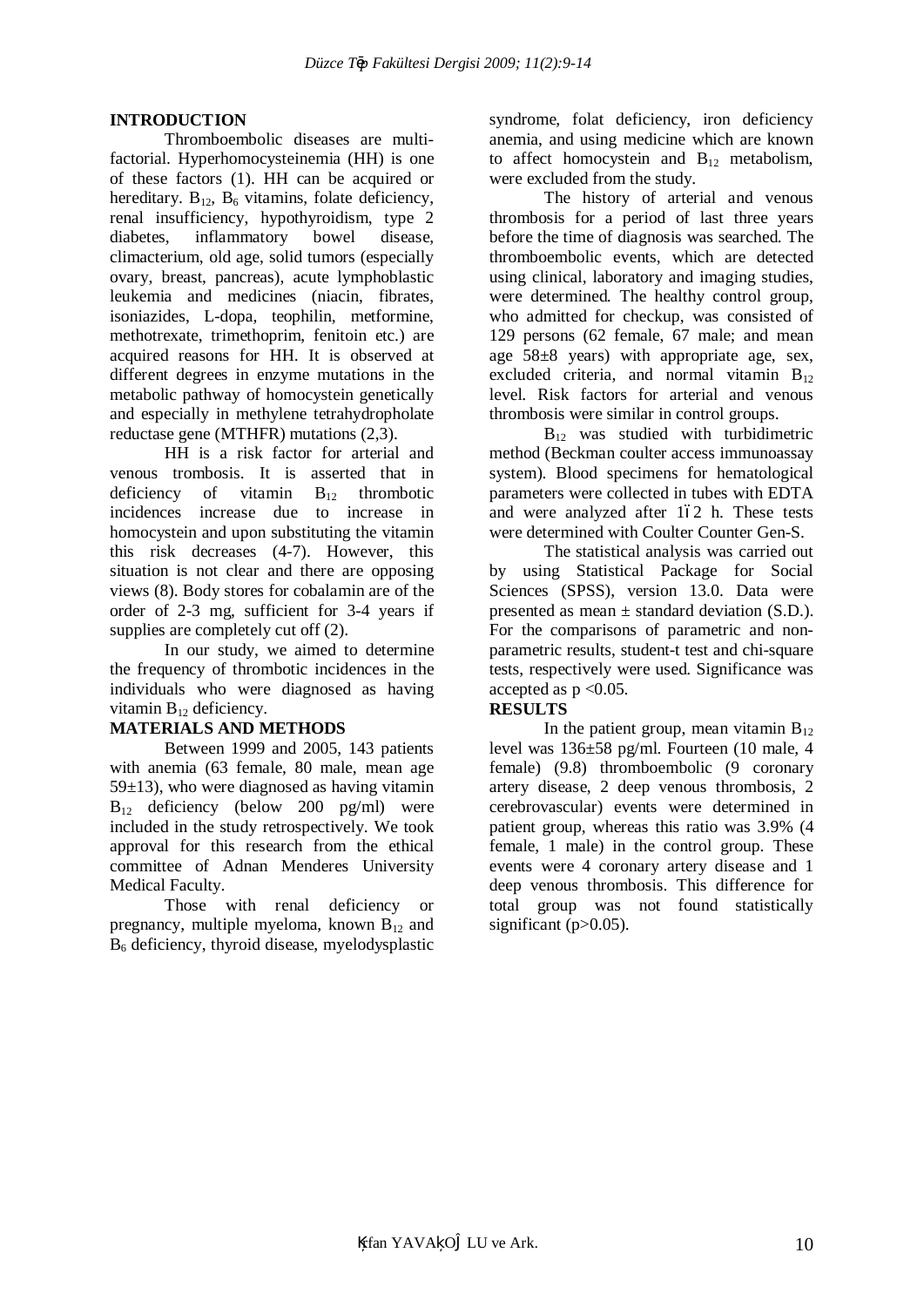|                               | Patients (n=143)  | Control $(n=129)$ |        |
|-------------------------------|-------------------|-------------------|--------|
| Sex (male/female)             | 80/63             | 67/62             | >0.05  |
| Mean age (year)               | $59 \pm 13$       | $58 + 8$          | >0.05  |
| Hemoglobin (gr/dl)            | $10\pm3.1$        | $13 + 2.9$        | < 0.05 |
| Mean corpuscular volume (f/l) | $102 \pm 11$      | $88 + 7$          | < 0.05 |
| $B12$ level (pg/ml)           | 136±58            | $244 + 32$        | < 0.05 |
| Homocystein (µmol/L)          | $39 \pm 17(n=36)$ |                   |        |
| <b>Thrombosis</b>             |                   |                   |        |
| Male(n)                       | 10                |                   | 0.003  |
| Female (n)                    | 4                 |                   | >0.05  |
| Total (n)                     | 14                |                   | >0.05  |

Table 1: Demographic and laboratory features of patient and control group

This ratio was not statistically significant different ( $p$  $>$  0.05). But trombosis rate for male groups was found as statistically significant ( $p= 0.003$ ). In table 1, the features of the patiens and the results of thrombosis are shown. Homocystein (H) levels could be examined in only 36 patients. And these levels were high more than 15 micromoles/L in all of them  $(2)$ .

## **DISCUSSION**

In this study, the frequency of thromboembolic events in the patients with vitamin  $B_{12}$  deficiency was not significantly higher than control group, although this frequency was higher than two folds. Moreover thromboembolic events in male patients were more frequently seen as statistically significant as male controls.

HH due to hereditary homocystinuria is a risk factor myocardial infarction, peripheral artery disease, carotid artery stenosis, and recurrent low extremity venous thrombosis (2). How HH causes thrombosis is not clear. It is considered that HH causes endothelial dysfunction in animal models and especially in small veins. Desquamation of the endothelium cells, lipoprotein oxidation with low density, increase in adhesion of monocyte to endothelium, activation of factor 5, increased thrombin activation, damaged fibrinolytic potential, vascular inflammation, and apoptosis are some of the proposed mechanisms  $(9,10)$ .

Remacha et al. (7) found vitamin  $B_{12}$ deficiency as a risk factor especially in arterial thrombosis. However, they did not examine the other causes and risk factors of thrombosis such as overweight, smoking, family history, cholesterol levels, early menopause, high blood pressure, and diabetes. We also did not search them.

In case control studies, Perry et al. (11) have determined high H as an independent risk factor for stroke. In a meta-analysis, although high H level is an independent risk factor ischemic heart disease, whether vitamin support would decrease cardiovascular risk, is not clear. But genetic evaluation could not be evaluated in prospective studies (12). In a study by Oger et al. (13) moderate level of H and low level of vitamin  $B_{12}$  have been considered to be risk for venous thromboembolism (VTE). However, the reasons, acquired or hereditary, that caused atherothrombosis, were not evaluated. In this study, the average age is  $67±4$  years. It is known that vitamin  $B_{12}$  deficiency increases with age. It was emphasized that the relation among H level, vitamin  $B_{12}$  and thrombosis should be evaluated in young patients with VTE in this study.

Hereditary thrombophilia may be caused by reasons such as factor V leiden, prothrombin G20210A gene, MTHFR C677T mutation. In healthy individuals while mutation of factor V leiden was 4.8.%, of prothrombin G20210T gene was 2.7%, of MTHFR was 10-20%, in presence of thrombosis they were 40%, 16%, and 1-20%, respectively (14). While high level of H is a risk factor especially for peripheral artery disease, MTHFR gene mutation is frequently detected in these patients (15).

In this study which HH was evaluated in venous deficiency, attention was called to mutation MTHFR gene (16).

In an evaluation made by Ridker et al (17) they have emphasized that besides high levels of H, reason for hereditary thrombophilias should also be considered in patients with VTE. In a study, which considers that in patients with HH and VTE pernicious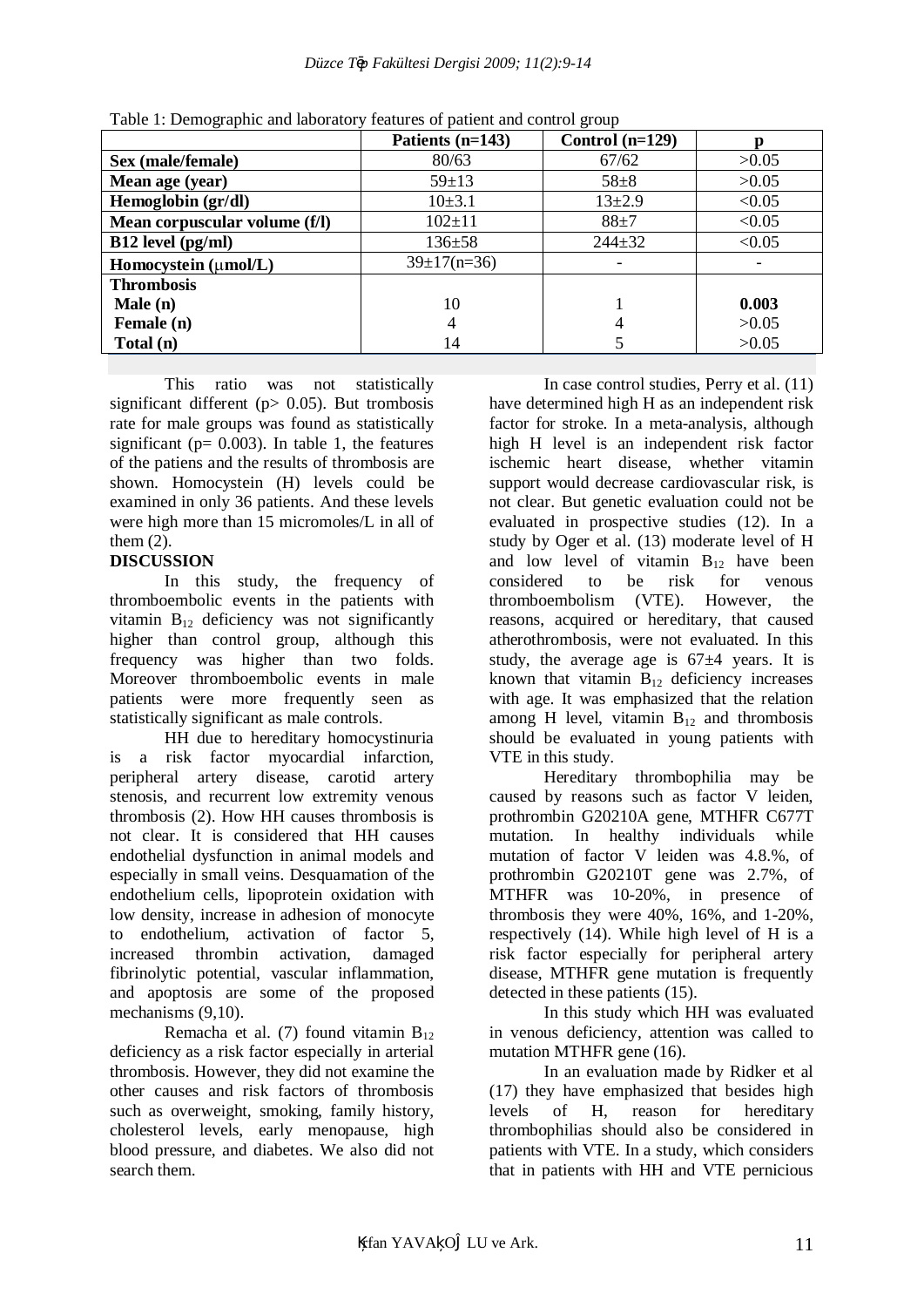anemia can occur as the first finding; pernicious anemia was not found to be high. However, it was emphasized that it should be considered after other thrombophilia reasons are excluded (18).

In a study by Nygard et al. (19) they have evaluated the relation between cardiovascular mortality risk and H level in 7991 male 8585 female, they found out that H level increased with age and it was higher in males and in those smoke. They have emphasized that together with smoking, old age, male sex, high blood pressure, increased cholesterol values, HH is also important

On the contrary, in a study, 80 patients with VTE were compared with 123 healthy controls and it was found out that while H level is affected by age, sex and  $B_{12}$  level, it was not found as a risk factor for VTE (8). Differences between the results of a study carried out in Far East and our study may be indicative of differences among races.

In another presentation of case, deep venous thrombosis was developed under treatment due to vitamin  $B_{12}$  deficiency, but there was mutation of factor V leiden in this patient . Attention was drawn to more than one etiology for thromboembolic diseases (20). In case with pernicious anemia of Marie et al. (21) H was high. Mesenteric venous thrombosis was developed in the case. However, there was also prothrombin G20210T mutation which is a clear risk factor for thrombosis in the case. In three young cases (their ages were 24, 35, and 30, respectively), venous thrombosis and HH as a result of vitamin  $B_{12}$  deficiency were interrelated to each other. However, evaluation was not performed for hereditary thrombophilias (22,23). High level of H is the most sensitive marker of clinical cobalamine deficiency. Methylmalonic acid is at least as sensitive as H and it is more specific. In clinical cobalamine deficiency, vitamin  $B_{12}$ level is usually below 148 pg/ml. In 96% of these cases, H increased. In old people, subclinical cobalamine deficiency was observed at a ratio of 10% (below 200pg/ml). In this situation, mild increase in H is observed, too (2). In our cases the average vitamin  $B_{12}$  level was 136 $\pm$ 58 pg/ml. H levels could be examined in only 36 patients. And these levels were high more than 15 micromoles/L in all of them.

In a review by Den Heijer (24), he commented on the relation between vitamins and thrombosis. Moreover he claimed a relation between low vitamin B level and thrombosis, and put emphasis especially on their statistical restrictions and contradictions. During acute thrombotic incidence, H indicates that renal deficiency, vitamin deficiency (besides  $B_{12}$ , folate, vitamin  $B_6$ ), smoking, insufficient physical training, high blood pressure can be different in males and postmenopausal women. It is emphasized that the relation which can be established between HH and thrombosis in some diseases, can be deceptive and that differences in the enzymes in the H metabolism can be important. This situation can affect the results of the study (25). In order to decrease the cardiovascular risk with regard to public health, the role of providing folate or vitamin  $B_{12}$  should also be discussed (1-3,5,24). In a study, males older than 70 years old, it was interpreted that the low level of vitamin  $B_{12}$  constitutes a risk with respect to VTE. In these patients, there was HH. The frequency of mutation of factor V leiden also was found to be increased. The analysis of the mutation of the MTHFR gene was obscure  $(26)$ .

While ten coronary artery diseases, two deep venous thrombosis, two cerebrovascular events were determined in our patients with  $B_{12}$  deficiency, there were four coronary artery diseases, one deep venous thrombosis events were observed in the control group. We could not evaluate the reasons, which can cause hereditary thrombophilias. As in the current study, coronary artery disease increases with age (28). In the meta-analysis of Den Heijer et al (27), it was concluded that the result of high H related to MTHFR gene mutation is a risk factor for VTE and vitamin  $B_{12}$  deficiency is a common problem in elderly subjects (26,28).

In conclusion, Alone HH due to vitamin  $B_{12}$  deficiency did not increase the risk of thrombosis. The larger prospective and randomized studies needs in the detection of risks for thrombosis in vitamin  $B_{12}$  deficiency.

#### *Correspondence: Dr. Irfan Yavasoglu,*

*Adnan Menderes University Medical Faculty, Division of Hematology, 09100 Aydin, Turkey. Telephone: +90-256-2120020 Fax: +90-256-2146495 e-mail: dr\_yavas@yahoo.com*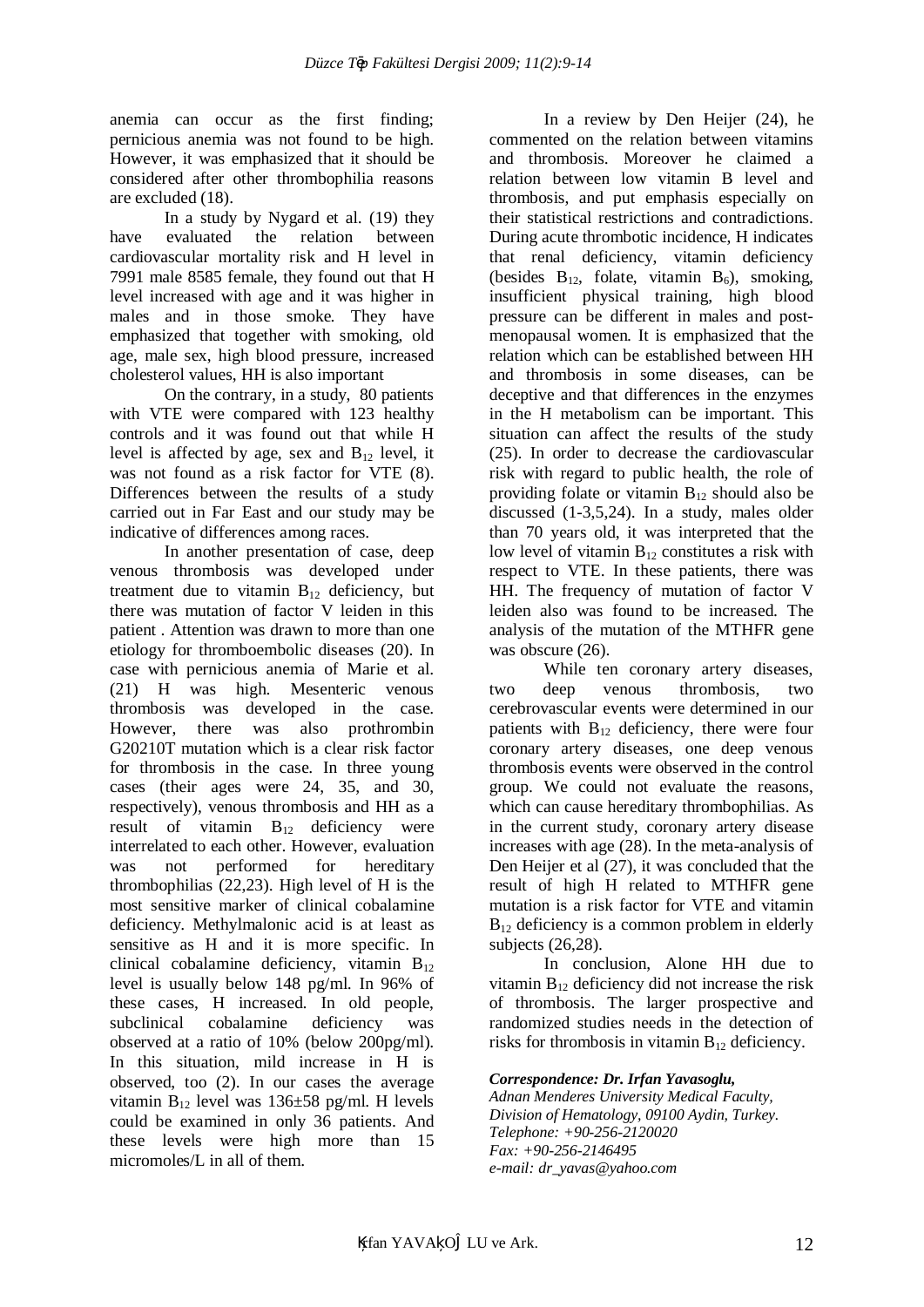### **REFERENCES**

1. Mateo J, Oliver A, Borrell M, Sala N, Fontcuberta J and the EMET Group: Laboratory evaluation and clinical characteristics of 2,132 consecutive unselected patients with venous thromboembolism results of the Spanish Multicentric Study on Thrombophilia (EMET Study). Thromb Haemost. 77:444-451, 1997.

2. Carmel R, Gren R, Rosenblatt DS, Watkins D: Update on Cobalamin, Folate, and Homocysteine Hematology Am Soc Hematol Educ Program. 62-81, 2003.

3. Verhoef P, Kok FJ, Kluijtmans LA, Blom HJ, Refsum H, Ueland PM, Kruyssen DA: The 677C Tmutation in the methylenetetrahydrofolate reductase gene:associations with plasma total homocysteine levels and risk of coronary atherosclerotic disease. Atherosclerosis. 132:105-113, 1997.

4. D'Angelo A, Selhub J: Homocysteine and thrombotic disease. Blood. 90:1-11, 1997.

5. Schynder G, Roffi M, Pin R, Flammer Y, Lange H, Eberli FL, Meier B, Turi ZG, Hess OM: Decreased rate of coronary restenosis after lowering of plasma homocysteine levels. N Engl J Med. 345:1593-1600, 2001.

6. Nygard O, Nordrehaug JE, Refsum H, Ueland PM, Farstad M, Vollset SE: Plasma homocysteine levels and mortality in patients with coronary artery disease. N Engl J Med. 337:230-236, 1997.

7. Remacha AF, Souto JC, Ramila E, Perea G, Sarda MP, Fontcuberta J. Enhanced risk of thrombotic disease in patients with acquired vitamin B12 and/or folate deficiency: role of hyperhomocysteinemia. Ann Hematol. 81:616- 21, 2002.

8. Lin JS, Shen MC, Cheng WC, Tsay W, Wang YC, Lin BB, Hung MH: Age, sex and vitamin status affect plasma level of homocysteine, but hyperhomocysteinaemia is possibly not an important risk factor for venous thrombophilia in Taiwanese Chinese. Br J Haematol. 117:159-63, 2002.

9. Lentz SR: Mechanisms of homocysteineinduced atherothrombosis. J Thromb Haemost. 3: 1646654, 2005.

10. Undas A, Brozek J, Szceklik A: Homocysteine and thrombosis: from basic science to clinical evidence. Thromb Haemost**.**  94:907-15, 2005.

11. Perry IJ, Refsum H, Morris RW, Ebrahim SB, Ueland PM, Shaper AG: Prospective study of serum total homocysteine concentration and

risk of stroke in middle-aged British men. Lancet. 346:1395-8, 1995.

12. Homocystein Studies Collaboration: Homocysteine and risk of ischemic heart disease and stroke: a meta-analysis. JAMA. 288:2015-22, 2002.

13. Oger E, Lacut K, Le Gal G, Couturaud F, Guenet D, Abalain JH, Roguedas AM; EDITH collaborative study group: Hyperhomocysteinemia and low B vitamin levels are independently associated with venous thromboembolism:results from the EDITH study: a hospital-based case6control study. Thromb Haemost. 4:793-9, 2006.

14. Seligsohn U, Griffin JH: Hereditary Thrombophili. In: Lichtman M, Kipps T, Kaushansky K, Beutler E, Sligsohn U, Prchal J. (eds). Williams Hematolgy.  $7<sup>th</sup>$  ed. United States of America, McGraw-Hill Companies. pp: 1981-2007, 2006.

15. Ho CH, Kuo BI, Kong CW, Chau WK, Hsu HC, Gau CP, Yu YB: Influence of methylenetetrahydrofolate reductase (MTHFR) C677T polymorphism, B vitamins and other factors on plasma homocysteine and risk of thromboembolic disease in Chinese. J Chin Med Assoc. 68:560-5, 2005.

16. Sam RC, Burns PJ, Hobbs SD, Marshall T, Wilmink AB, Silverman SH, Bradbury AW: The prevalence of hyperhomocysteinemia, methylene tetrahydrofolate reductase C677T mutation, and vitamin B12 and folate deficiency in patients with chronic venous insufficiency. J Vasc Surg. 38:904-8, 2003.

17. Ridker PM, Hennekens CH, Selhub J, Miletich JP, Malinow MR, Stampfer MJ: Interrelation of hyperhomocyst(e)inemia, factor V Leiden, and risk of future venous thromboembolism. Circulation. 95:1777-82, 1997.

18. Fernandez-Miranda C, Yebra Yebra M, Ribera Casado C, Toledo Urgarte T, Martin Mola M, Gomez Gonzales P: Venous thromboembolism and hyperhomocysteinemia as first manifestation of pernicious anemia. Rev Clin Esp. 205:489-92, 2005.

19. Nygard O, Vollst SE, Refsum H, Stensvold I, Tverdal A, Nordrehaug JE, Ueland M, Kvale G: Total plasma homocysteine and cardiovascular risk profile. The Hordaland Homocysteine Study. JAMA. 274:1526-33, 1995.

20. Znazen R, Guermazi S, Karoui M. Association of now thrombotic risk factors: